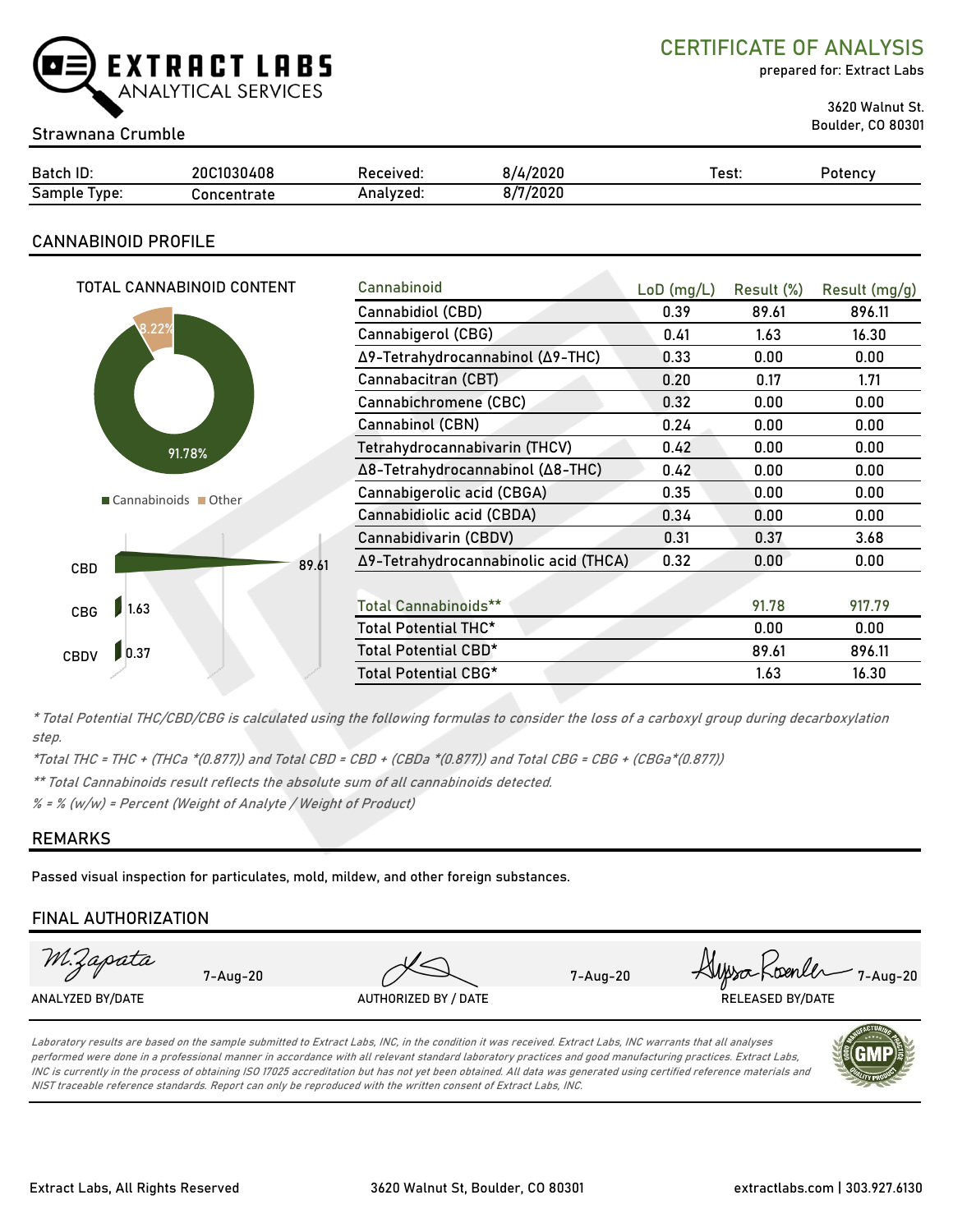

CERTIFICATE OF ANALYSIS

prepared for: Extract Labs

 3620 Walnut St. Boulder, CO 80301

## Strawnana Crumble

| Batch ID:       | 20C1030408  | Received: | 1/4/2020 | Test: | Solvents<br>Residual |
|-----------------|-------------|-----------|----------|-------|----------------------|
| Sample<br>lype: | oncentrate; | Analvzed: | 8/7/2020 |       |                      |

#### RESIDUAL SOLVENTS

| <b>SOLVENT</b>           | <b>REPORTABLE RANGE</b> | <b>RESULT (ppm)</b> |
|--------------------------|-------------------------|---------------------|
| Acetone                  | 100-1000                | 0.00                |
| Acetonitrile             | 100-1000                | 0.00                |
| Benzene                  | $0.2 - 4$               | 0.00                |
| <b>Butanes</b>           | 100-1000                | 0.00                |
| Ethanol                  | 100-1000                | 0.00                |
| <b>Ethyl Acetate</b>     | 100-1000                | 0.00                |
| Heptane                  | 100-1000                | 0.00                |
| <b>Hexanes</b>           | $6 - 120$               | 0.00                |
| <b>Isopropyl Alcohol</b> | 100-1000                | 0.00                |
| Methanol                 | 100-1000                | 0.00                |
| Pentane                  | 100-1000                | 0.00                |
| Propane                  | 100-1000                | 0.00                |
| Toluene                  | $18 - 360$              | 0.00                |
| Xylenes                  | 43-860                  | 0.00                |
|                          |                         |                     |

#### REMARKS

Passed visual inspection for particulates, mold, mildew, and other foreign substances.

#### FINAL AUTHORIZATION

M:Zapata

ANALYZED BY/DATE AUTHORIZED BY / DATE AUTHORIZED BY / DATE RELEASED BY/DATE

7-Aug-20 1-Aug-20 Hysockwanler 1-Aug-20

Laboratory results are based on the sample submitted to Extract Labs, INC, in the condition it was received. Extract Labs, INC warrants that all analyses performed were done in a professional manner in accordance with all relevant standard laboratory practices and good manufacturing practices. Extract Labs, INC is currently in the process of obtaining ISO 17025 accreditation but has not yet been obtained. All data was generated using certified reference materials and NIST traceable reference standards. Report can only be reproduced with the written consent of Extract Labs, INC.